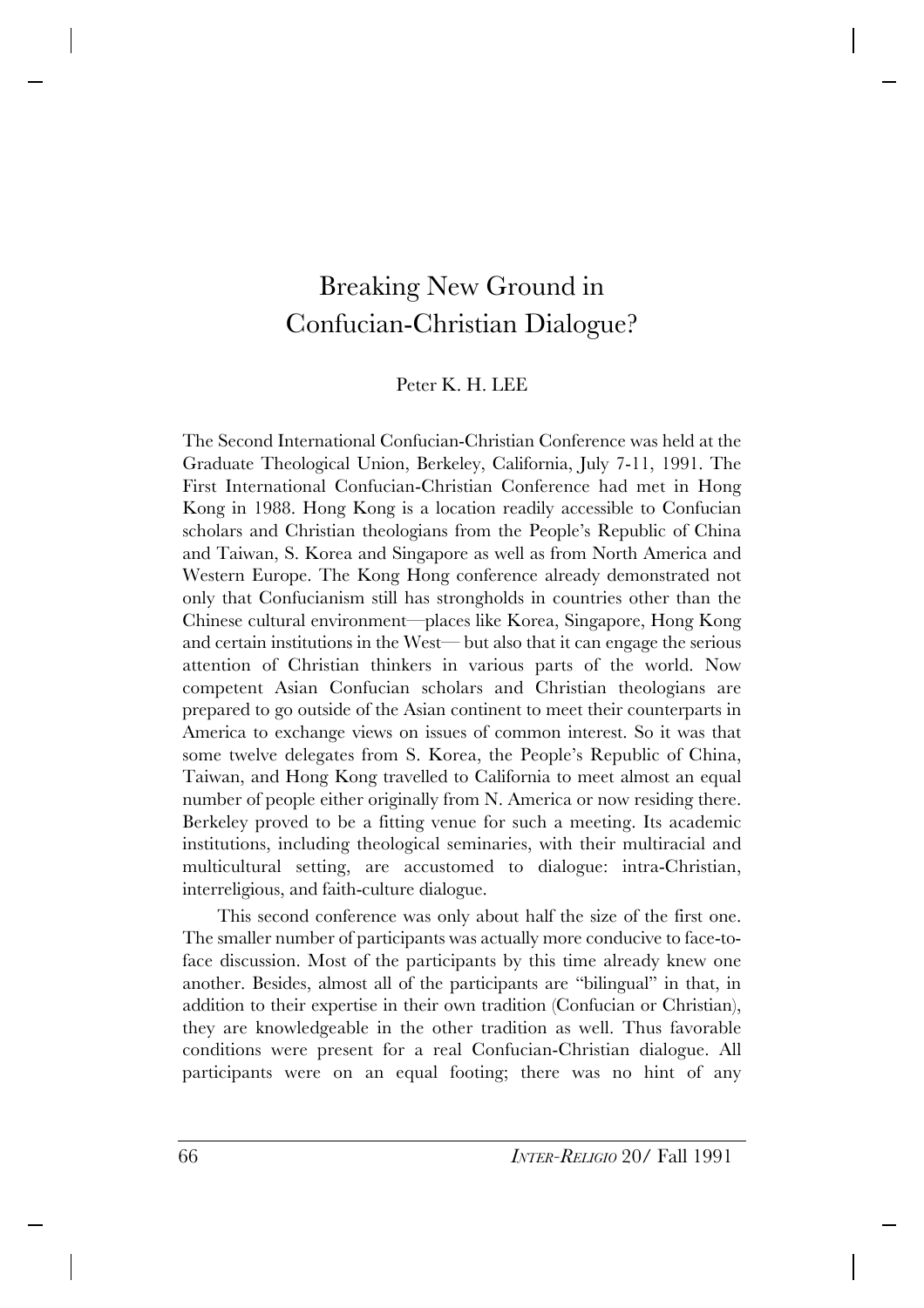condescension or proselytizing. Everyone had something to say from one tradition and something to learn from the other.

The conference adopted a format which helped to facilitate dialogue. The planning committee had formulated eight issues for the participants to address. Each participant was to choose one issue and to prepare a short reflection paper on it. Happily the discussants were evenly distributed among the eight issues, with three discussants assigned to a given issue. As a result, around the selected issues some real exchange of ideas took place.

Instead of rehearsing discussions around the eight issues one by one, a few highlights are given here to show that new grounds have been broken.

*First, the problem of "dual identity.*" Early in the conference, each participant was asked to briefly tell how he/she first came to an encounter with the tradition other than the original one. Virtually everyone present has had the benefit of getting to know a tradition (Confucianism or Christianity) besides their inherited religious or cultural tradition (Christianity or Confucianism). With some of the people dual identity arises as an existential question. The conference was not interested in probing the participants' personal life, but the "confessional" exercise at the start showed that the question of religious/cultural identity is existentially real. As the exchange of ideas enfolded, the issue of dual identity (and other issues) was approached with scholarly analysis, without losing the confessional stance altogether.

Indeed, the question of dual identity in the context of the modern world leads to an unraveling of a series of theological and intellectual issues. These issues include the integrity of a given tradition, the meaning of interfaith encounter, the problem of religious pluralism, etc.

Rigid adherence to an inherited religious framework on the one hand, and mere apprehensiveness about "syncretism" on the other, will not survive long in a pluralistic world. Neither is it satisfactory to pursue a merely "objective" scholarly study of Confucianism or Christianity. Dual citizenship as a political issue was also brought up. It may be a cause of conflict if citizenship involves political pressure, but if it is dual identity (or even "multiple religious participation," as one presenter put it) in religious/cultural terms, then mature theological understanding is called for.

The feminist issue was injected into the problem of religious identity. A Korea Christian woman finds herself under the double disadvantage of a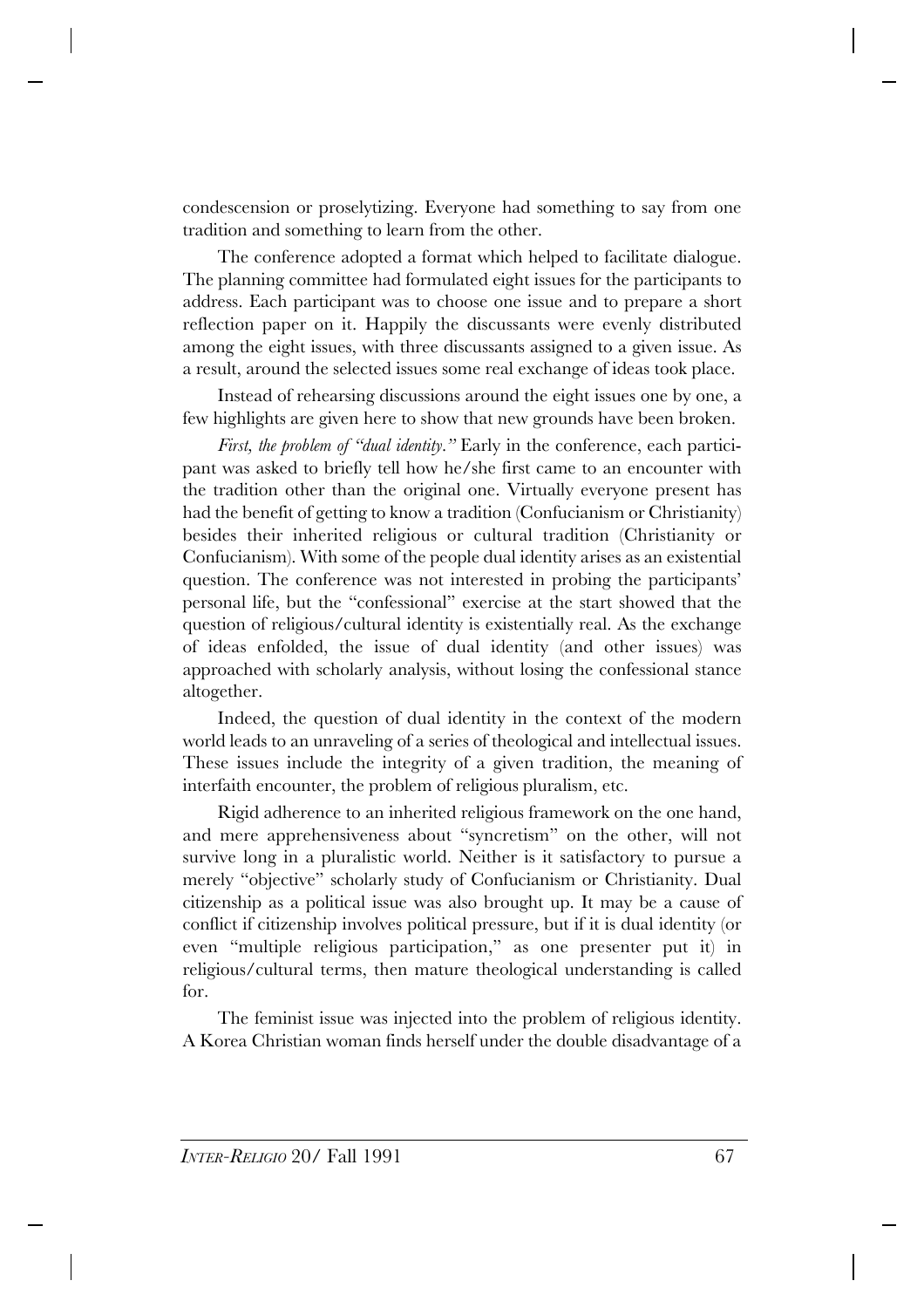patriarchal social structure reinforced by Confucianism and a maledominated Christian ideology imported from the West. Interestingly, Korea shamanism seems to suggest a paradigmatic pattern for the recovery of Korean women's full status as human beings. At the most, that is only a suggestion or hint from shamanism. Is the biblical faith or Confucian humanism hopeless in that regard? This is illustrative of the need for further probing, even after the conference concluded. Incidentally this conference had a better representation by women, both on the Confucian and Christian side, than the previous conference.

*Second, the issue of modernization and tradition.* It is taken for granted that both Confucianism and Christianity have evolved their respective traditions. But it does not follow that Confucianism and Christianity need to be trapped in traditionalism. On more than one occasion, the participants took up the question of modernization (beyond the designated topic). Someone thought that the ideals of equality and democracy are a challenge to the renewal of Confucianism as well as Christianity in Asia. Another participant argued that Confucian and biblical teachings on the potentiality of human nature (not just on the goodness vs. the evil issue) is an inspiration for the renewal of humanity and that the priority given by Confucianism and Christian ethics to virtue over obligation is a promising resource for the betterment of the world. More than one person saw in Confucian teachings humanization and in Christian thinking resources to deal with the ecological crisis. A Confucian scholar from Hong Kong asserted that commitment to humanity and creativity would free Confucianism from its time-bound categories, and he left the door open to the Christians' commitment to the same end for a joint venture into the future. Similarly, a Korean Christian now teaching in the U.S. spoke of "the humanizing of modernity" as "notes on the agenda for Confucianism and Christianity in the future." He pleaded for the forging of a common discourse which would take into account the modern liberal idiom of human rights, equality, freedom, etc., while reflecting the classical (Confucian and Christian) heritage of honor, virtue, love, etc. Awareness of the challenge of modernization is not something especially new; what is more unusual is that the challenge is faced by both Confucians and Christians jointly, for mutual encouragement and complementarity.

*Third, the question of the universal and the particular.* Significantly, the issue arose not so much in terms of the relationship of one religion to another but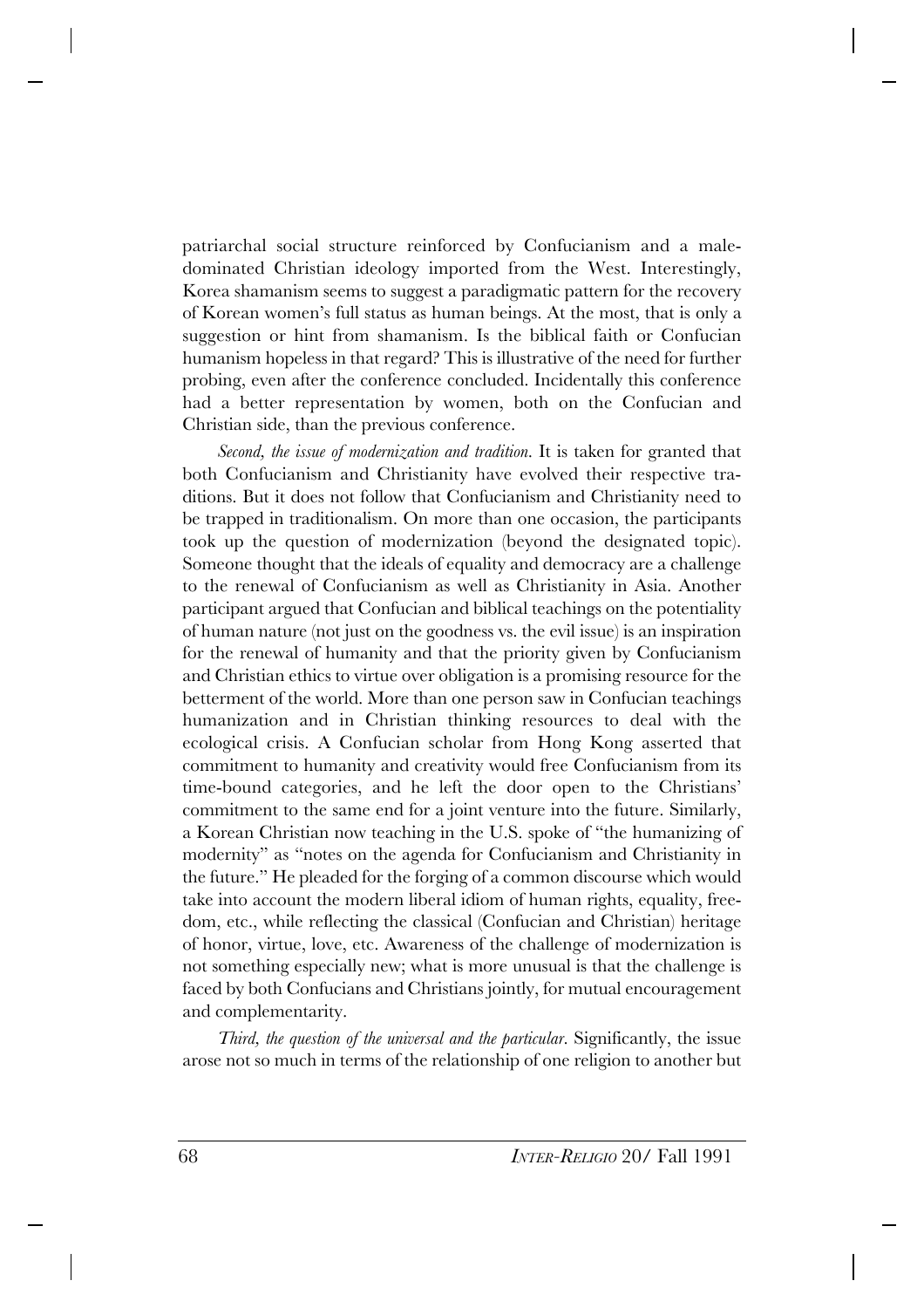in the sense that a deeper universal principle underlies particular manifestations of various sorts. Indeed, in this conference (and already in the first Confucian-Christian Conference) Confucianism was lifted out of a parochial setting and was recognized for having values worthy of wider attention. The interest at the Berkeley conference was not in how Confucianism as such, given its universal elements, could be related to Christianity as a universal religion, as though a super-universal religion could be formed. (Granted Christianity is a universal religion, except that care must be taken lest the universality should be an imposed mold from Western Christendom. Happily, there was no such danger at the conference.) As a matter of fact, the need for contextualization was appreciated, with respect to both Confucianism and Christianity. The question is how the contextualized concerns of one might be related to the contextualized concerns of the other at this particular time in world history.

In the language of Confucianism, it is the problem of *li-i -fen-shu* ("principle is one and particularizations are diverse"). Several Confucian scholars touched on the issue. What is interesting is that there are Confucian thinkers (quoted, if not in attendance) who want to go beyond Confucianism. If Confucian teachings have some things universal to offer, they are offered to all humankind; not humankind in the abstract, but human communities in their given concrete situations. Human communities in the present age are faced with realities unforeseen before (e.g. modern technology, democratization, demand for gender equality, etc.). The present realities may vary from situation to situation, yet they may overlap in different parts of the world. It is nothing new if Confucians say that the problem of being "truly human" is universal, but it is reiterated anew, and the Confucian and Christian participants seemed to agree that Confucian teachings have something to contribute here.

What can the Christian theologians say in regard to Christianity's role here? As we noted in references already mentioned, the Christian spokesmen were not interested in promulgating Christianity as a religion, but they addressed themselves to issues of universal relevance, to which Christian beliefs would have a word of significance to say. If the issues are of a social nature or are seen contextually, that does not necessarily mean that they are of penultimate interest only. These issues can be approached as matters of life and death insofar as the Christian faith has ultimate concerns.